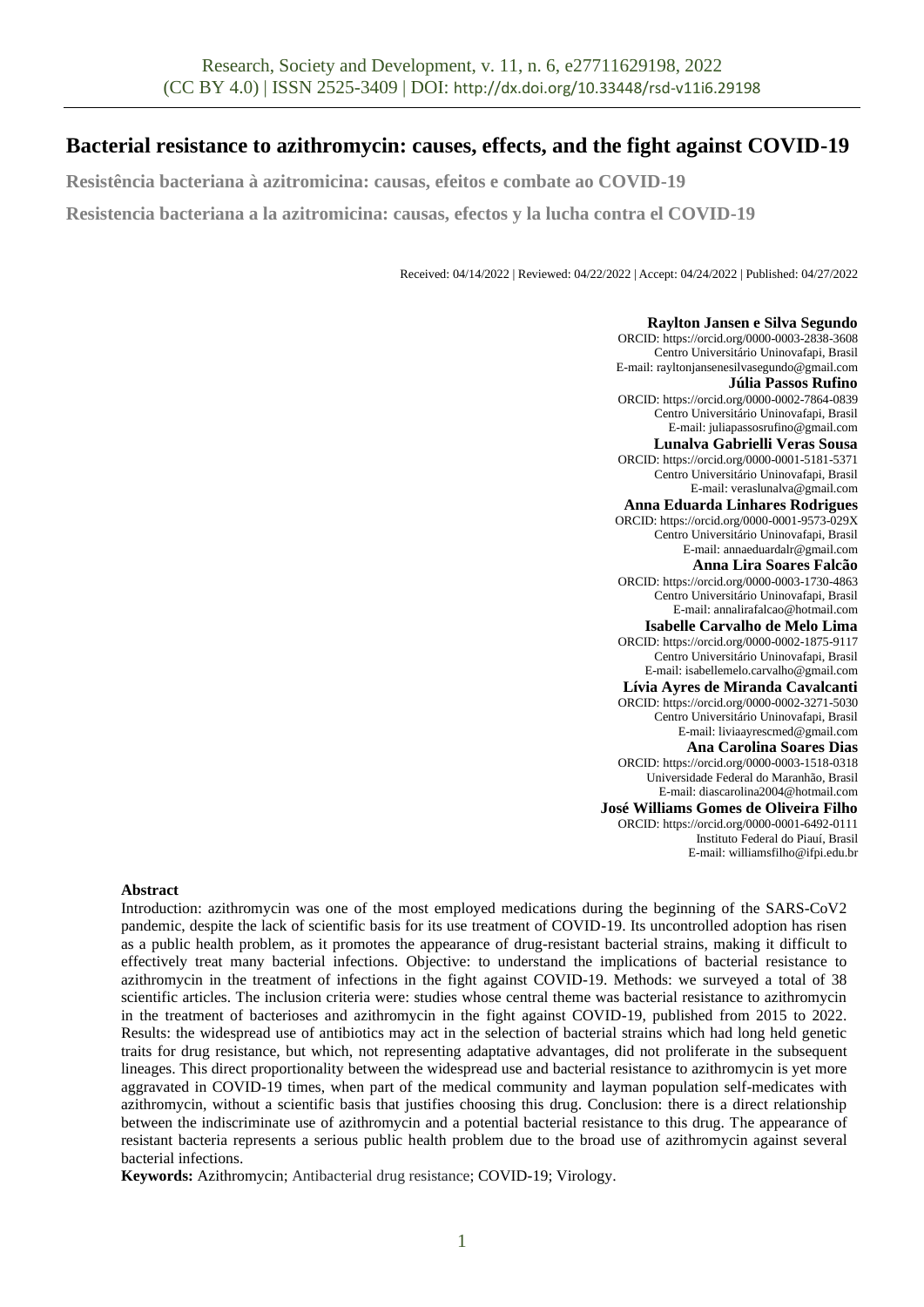### **Resumo**

Introdução: a azitromicina foi um dos medicamentos mais empregados durante o início da pandemia de SARS-CoV2, apesar da falta de embasamento científico para seu uso no tratamento da COVID-19. Sua adoção descontrolada tem se tornado um problema de saúde pública, pois promove o aparecimento de cepas bacterianas resistentes aos medicamentos, dificultando o tratamento eficaz de muitas infecções bacterianas. Objetivo: compreender as implicações da resistência bacteriana à azitromicina no tratamento de infecções no combate à COVID-19. Métodos: pesquisamos um total de 38 artigos científicos. Os critérios de inclusão foram: estudos cujo tema central fosse resistência bacteriana à azitromicina no tratamento de bacterioses e azitromicina no combate à COVID-19, publicados de 2015 a 2022. Resultados: o uso generalizado de antibióticos pode atuar na seleção de cepas bacterianas que detinham por muito tempo traços genéticos para resistência a drogas, mas que, não representando vantagens adaptativas, não proliferaram nas linhagens subsequentes. Essa proporcionalidade direta entre o uso generalizado e a resistência bacteriana à azitromicina é ainda mais agravada em tempos de COVID-19, quando parte da comunidade médica e população leiga se automedicam com azitromicina, sem base científica que justifique a escolha desse medicamento. Conclusão: existe uma relação direta entre o uso indiscriminado de azitromicina e uma potencial resistência bacteriana a esta droga. O aparecimento de bactérias resistentes representa um grave problema de saúde pública devido ao amplo uso da azitromicina contra diversas infecções bacterianas. **Palavras-chave**: Azitromicina; Farmacorresistência bacteriana; COVID-19; Virologia.

### **Resumen**

Introducción: la azitromicina fue uno de los medicamentos más empleados durante el inicio de la pandemia por SARS-CoV2, a pesar de la falta de base científica para su uso en el tratamiento de la COVID-19. Su adopción descontrolada se ha convertido en un problema de salud pública, ya que favorece la aparición de cepas bacterianas resistentes a los medicamentos, lo que dificulta el tratamiento eficaz de muchas infecciones bacterianas. Objetivo: comprender las implicaciones de la resistencia bacteriana a la azitromicina en el tratamiento de infecciones en la lucha contra la COVID-19. Métodos: se encuestaron un total de 38 artículos científicos. Los criterios de inclusión fueron: estudios cuyo tema central fuera la resistencia bacteriana a la azitromicina en el tratamiento de bacteriosis y azitromicina en la lucha contra el COVID-19, publicados de 2015 a 2022. Resultados: el uso generalizado de antibióticos puede actuar en la selección de cepas bacterianas que había tenido durante mucho tiempo rasgos genéticos para la resistencia a los medicamentos, pero que, al no representar ventajas adaptativas, no proliferaron en los linajes posteriores. Esta proporcionalidad directa entre el uso generalizado y la resistencia bacteriana a la azitromicina se agrava aún más en tiempos de COVID-19, cuando parte de la comunidad médica y la población profana se automedica con azitromicina, sin una base científica que justifique la elección de este fármaco. Conclusión: existe una relación directa entre el uso indiscriminado de azitromicina y una potencial resistencia bacteriana a este fármaco. La aparición de bacterias resistentes representa un grave problema de salud pública debido al amplio uso de la azitromicina contra diversas infecciones bacterianas.

**Palabras clave**: Azitromicina; Farmacorresistencia bacteriana; COVID-19; Virología.

# **1. Introduction**

In 2020, the COVID-19 pandemic broke out, caused by the SARS-CoV2 virus, and provoking several deaths throughout the world. In this context, we observed an increase in the curve of self-medication by individuals, oftentimes influenced by the propagation of fake news in social and broadcast media, generally with no scientific basis. From there on, one of the most self-prescribed drugs used in a supposed fight against COVID-19 was azithromycin. The spread of indiscriminate use of this drug opened doors to an increase in bacterial resistance to this drug and its class. (Freires & Rodrigues Júnior, 2022).

Azithromycin is a broad-spectrum macrolide antibiotic of the azalide subgroup, derived from erythromycin. It presents an increased activity against gram-negative bacteria and coverage against many gram-positive organisms. It is effective against infections by *Chlamydia trachomatis*, *Chlamydophila psittaci*, *Legionella pneumophila*, *Mycobacterium avium*, *Streptococcus pneumoniae*, *Hemophilus influenzae,* and *Moraxella catarrhalis*, among others (Sandman & Iqbal, 2021).

In this context, the indiscriminate use of azithromycin emerges as a public health issue, as it promotes the emergence of bacterial strains resistant to the drug, hindering the effectiveness of the treatment of many bacterioses. (Freires & Rodrigues Júnior, 2022). Given the above, the objective of this review was to understand the implications of bacterial resistance to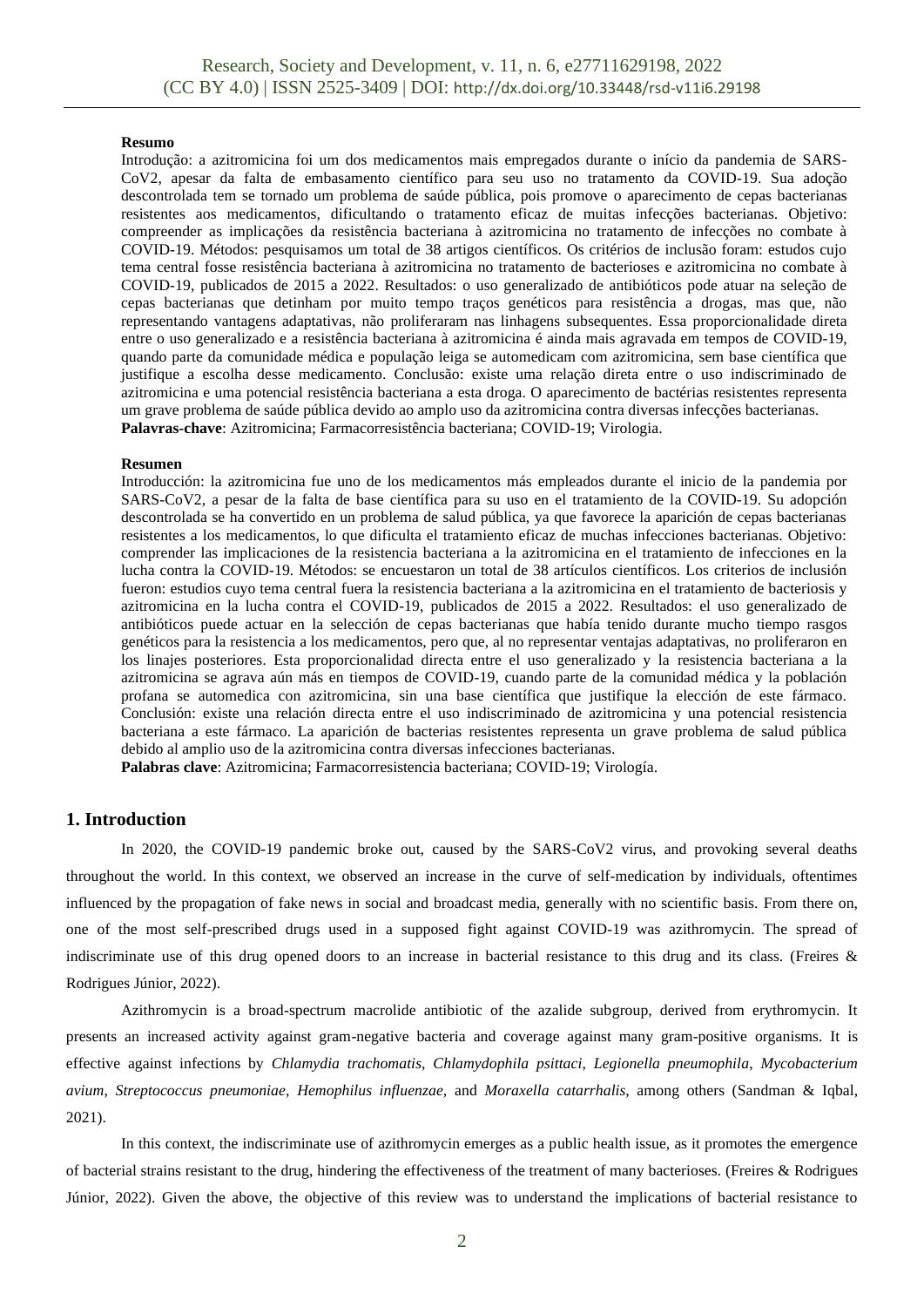azithromycin in the treatment of bacterioses, in the context of the fight against COVID-19.

# **2. Methodology**

The bibliographic survey was carried out in January 2022. Our research focused on the problem "Bacterial resistance to azithromycin: causes, effects and the fight against COVID-19". We used the following electronic libraries: Scielo; Research Society and Development; BVS; PubMed; MDPI; and Google Scholar. The descriptors used for the advanced search were: "azithromycin", "bacterial resistance", "azithromycin resistance", "COVID-19", and "coronavirus azithromycin".

Over the course of two weeks, we found 107 articles, out of which we selected 53, since 54 of these publications were duplicate articles, or articles with titles that were irrelevant for our research focus. From the selected works, 5 were rejected during the reading of the abstracts because they did not directly or indirectly correlate bacterial resistance to azithromycin with COVID-19, or talked about the topic tangentially, and 10 were rejected because they had methodological limitations, such as: sample small population; lack of randomization; and omission of important clinical data, with the exception of two studies, which, despite having the problems highlighted above, were used to refine the critical discussion throughout this review. As a result, a total of 38 articles were included in the study. Our inclusion criteria were centered on papers whose central theme was bacterial resistance to azithromycin in the treatment of bacterioses, and azithromycin in the fight against COVID-19, published from 2015 to 2022. The articles found in the search went through the steps of analysis of the abstracts, followed by full text reading and analysis for inclusion.





Source: Authors.

# **3. Results and Discussion**

# *3.1 Azithromycin:*

Azithromycin is a macrolide whose molecular structure has a methyl substituted nitrogen atom incorporated into the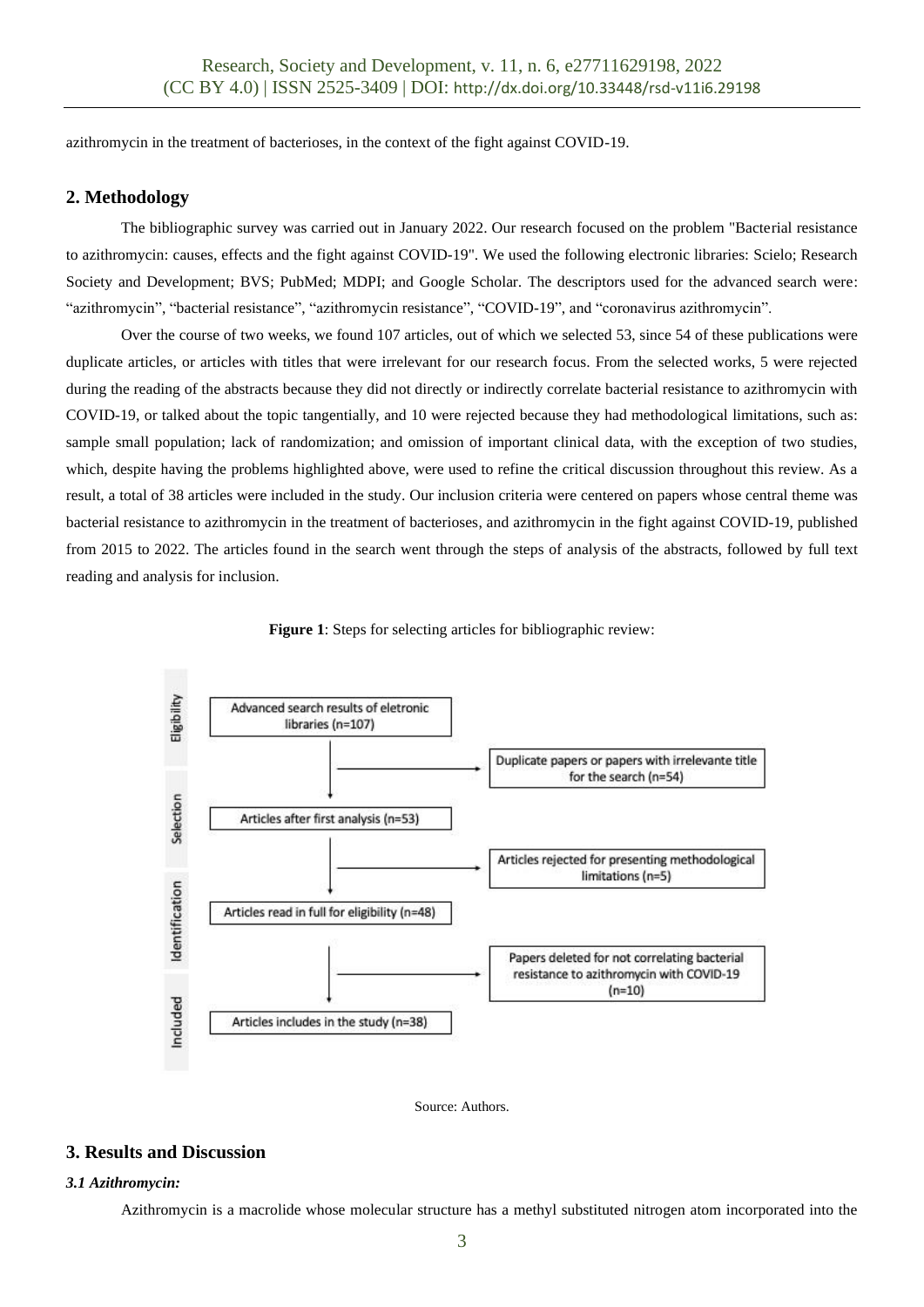lactone ring, making the lactone ring 15 carbons. Its pharmacological action prevents bacteria from growing, so they are bacteriostatic agents. (Adam *et al*., 2021).

Davidson (2019) states that azithromycin is active against many gram-positive organisms, including erythromycinsusceptible *Streptococcus pneumoniae*; Groups A, B, C, and G streptococci; and methicillin-susceptible *Staphylococcus aureus*. This drug presents expanded activity against susceptible gram-negative organisms, including *Haemophilus* spp., *Moraxella catarrhalis*, *Escherichia coli*, *Salmonella* spp., *Yersinia enterocolitica*, *Shigella* spp., *Campylobacter jejuni*, *Vibrio cholerae*, *Neisseria gonorrhoeae*, *Helicobacter pylori*, and *Bordetella pertussi*. Thus, in clinical practice, many professionals prescribe azithromycin for the treatment of streptococcal pharyngitis, pneumonia, otitis media, gonorrhea, and chlamydia.

Regarding its mechanism of action, azithromycin acts on bacteria susceptible to its antibacterial activity, binding itself to the 23S portion of the bacterial 50S ribosomal subunit, inhibiting the synthesis of new proteins by the bacteria and preventing the transit of aminoacyl-tRNA and of the growing protein through the ribosome (Sandman; Iqbal, 2021). In addition to its antibiotic action, azithromycin has a potent immunomodulatory action, reducing airway neutrophilia, IL-8 expression and C-reactive protein levels in lung transplant recipients (Sandman & Iqbal, 2021).

#### *3.2 Use of azithromycin in the treatment against SARS-CoV2:*

The fact that patients with COVID-19 present complications of pneumonia and acute respiratory distress is used as the justification for therapeutic application of azithromycin during the current pandemic (Firth & Prathapan, 2020). In addition, an antiviral effect of this drug has been long since observed in *in vitro* studies, garnering interest on the part of the population in using this drug for the experimental treatment of SARS-CoV2 (Sandman & Iqbal, 2021).

COVID-19 is marked by hyperinflammation. SARS-CoV-2 infection leads to a dysregulated inflammatory response known as macrophage activation syndrome. (Merad & Martin, 2020) Reducing concentrations of IL-1b, a key inflammatory mediator produced by monocytes and macrophages, is therefore one of many therapeutic strategies currently under exploration (Cavalli *et al*., 2020). Although initially used as antibiotics, the concept of using macrolides primarily for their immunomodulatory activities was introduced in the 1970s. Today, their ability to influence airway inflammation in particular is well established. An examination of the pharmacological profile of azithromycin unsurprisingly reveals a plethora of antiinflammatory properties that treat both hyperinflammation and progressive pneumonia of the lungs (Firth & Prathapan, 2020).

IL-1b is a key mediator of the inflammatory response and is most abundantly produced by monocytes and macrophages that infiltrate the lungs during the COVID-19 pathogenesis (Firth & Prathapan, 2020). Evidence from animal and *in vitro* studies demonstrates that IL-1b inhibition by azithromycin occurs through disruption of pro-inflammatory intracellular signaling transduction pathways and gene expression, even in the absence of an infectious agent (Zimmermann *et al*., 2018).

The clinical success of macrolides is largely due to their excellent tissue penetration; azithromycin concentrations in macrophages, in particular, were observed to be 5 to 200-fold higher in tissue compared to serum, suggesting a lower dosage requirement when compared to other classes of antibiotics (Zimmermann *et al*., 2018). Most crucially, the localization of azithromycin in macrophages can rapidly alleviate COVID-19-associated macrophage activation at sites of infection within the lung (Firth & Prathapan, 2020).

As the COVID-19 disease progresses, activated monocyte-derived macrophages release pro-inflammatory cytokines, leading to a cytokine storm and acute respiratory distress syndrome (ARDS) (Mehta *et al*., 2020). The potential benefit of the immunomodulatory and anti-inflammatory actions of macrolides was assessed in these respiratory viral infections, although in small studies, and with contradictory results (Stein *et al*., 2015).

The immunomodulatory and antiviral action of azithromycin, thus, happens due to the drug mimicking a ganglioside similar in volume and with characteristics analogous to monosialoganglioside (GM1). Therefore, as the SARS-CoV2 spike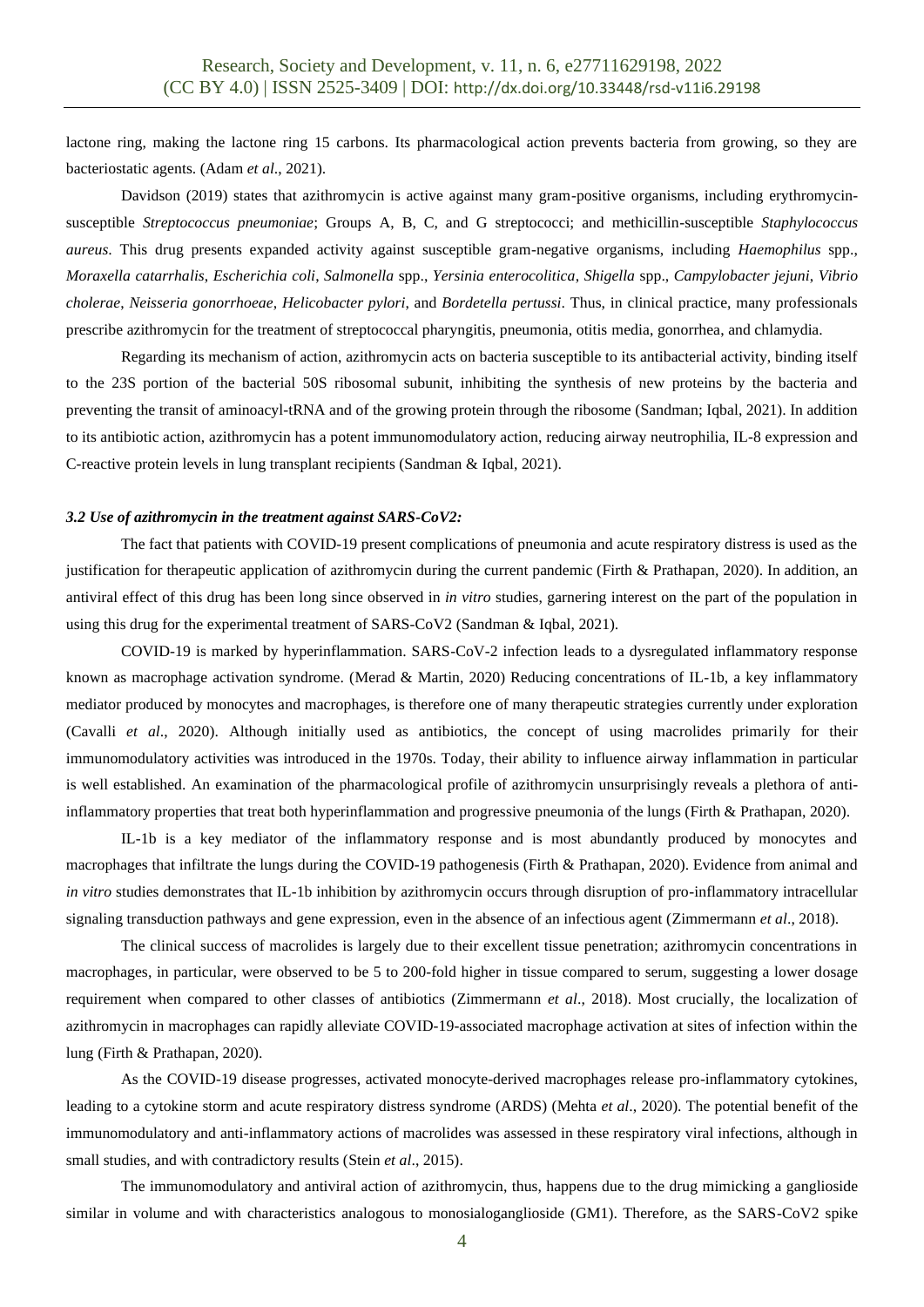protein exhibits a ganglioside binding site, competition occurs between the drug and this protein for the binding site (Esnal, 2021).

However, the real effectiveness of azithromycin for the treatment of COVID-19 is quite controversial, as there is a scarcity of studies that justify its use for this purpose. The adoption of this medication during the SARS-CoV2 pandemic was mainly based on political pressure from some countries, such as Brazil, rather than on scientific evidence (Imperator *et al*., 2020).

From recent observational studies, there is strong evidence pointing to an absence of association between azithromycin and any clinical benefits in the management of COVID-19 (Ayerbe *et al*., 2022).

Another relevant aspect to be considered is that no difference was found regarding deaths for those treated with or without azithromycin in observational studies [OR: 0.90 (0.66–1.24)], RCTs [OR: 0.97 (0. 87–1.08)], and when studies with both designs were pooled together [OR: 0.95 (0.79–1.13)] (Ayerbe *et al*., 2022).

In this case, the main evidence that actually displays a direct benefit of azithromycin in the fight against COVID-19 comes from an open, non-randomized study, carried out in France. In this study, 42 patients hospitalized with COVID-19 for 14 days were recruited. Six of these subjects were treated with 600 mg hydroxychloroquine daily, and azithromycin (500 mg on day 1, followed by 250 mg daily for the next 4 days). They observed that 100% of patients had no detectable viral load after 6 days of infection, compared with 57.1% in patients treated with hydroxychloroquine monotherapy ( $n = 14$ ) and 12.5% in the control group  $(n=16)$ . However, this paper contains several methodological limitations that critically affect the quality of the research, such as poor reporting, missing PCR data, unjustified exclusion of patients with clinically relevant outcomes, very small population, and lack of randomization (Sultana *et al*., 2020).

A larger study recruited 1,438 hospitalized patients diagnosed with COVID-19, out of which 735 individuals received hydroxychloroquine plus azithromycin, 271 received only hydroxychloroquine, and 211 were medicated with other drugs. Statistical analyses, in turn, showed no significant differences in in-hospital mortality for patients who received hydroxychloroquine plus azithromycin, hydroxychloroquine alone, or azithromycin alone, compared with patients who received neither drug (Sultana *et al*., 2020).

According to another meta-analysis study, the absence of a beneficial effect of azithromycin for the treatment of COVID-19 was evidenced. This same study, in turn, also highlighted an increase in mortality in patients with SARS-CoV2 due to the combined use of azithromycin and hydroxychloroquine for COVID-19 therapy, since a first study observed that 6 out of 18 patients (33%) developed a significant increase in the QT interval on their electrocardiograms. A second study found that, in 84 patients treated with hydroxychloroquine and azithromycin, nine had severe QT prolongation. Another New York study with 1,438 patients found that cardiac arrest was significantly more likely in patients who received hydroxychloroquine with azithromycin compared with patients who received neither (Fiolet *et al*., 2020).

Concomitantly, a study carried out using the WHO database, gathering more than 167,000 patients, found an increased risk of potentially fatal acute cardiac events in patients treated with azithromycin or hydroxychloroquine alone. The combination of both drugs resulted in an even greater risk of life-threatening acute cardiac effects (Dolladille *et al*., 2020).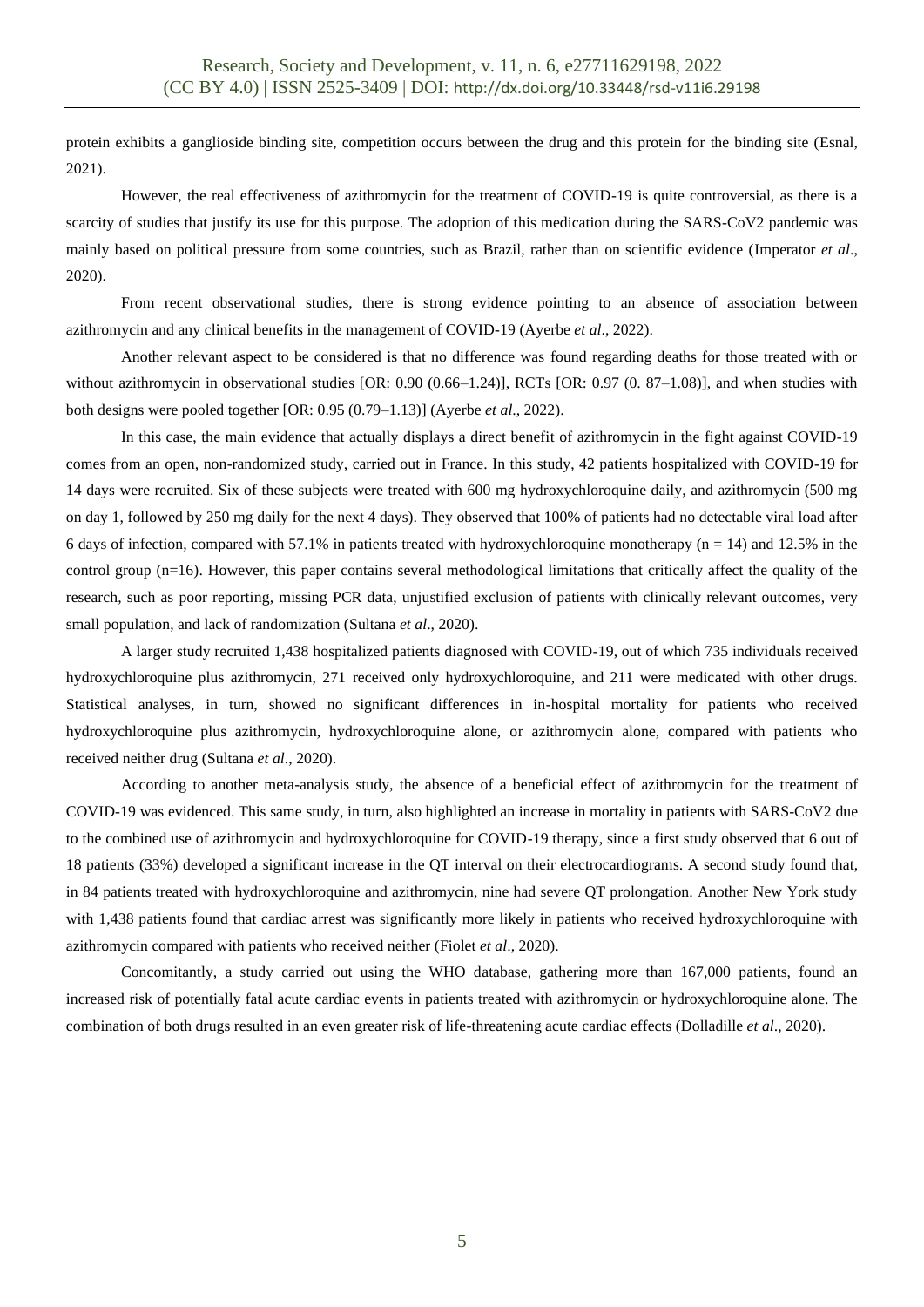**Tabela 1**: Resultado terapêutico da azitromicina (isolada ou combinada com outra medicação) nos principais estudos publicados nos últimos dois anos.

| <b>Medications</b>                                                         | <b>Dose</b>                                                                                                                                                    | Population<br>sample (n) | <b>Results</b>                                                                                                         | Author                     |
|----------------------------------------------------------------------------|----------------------------------------------------------------------------------------------------------------------------------------------------------------|--------------------------|------------------------------------------------------------------------------------------------------------------------|----------------------------|
| Hydroxychloroquine<br>+ Azithromycin                                       | Hydroxychloroquine: 600 mg<br>a day<br>Azithromycin: 500 mg on the<br>first day, followed by 250 mg<br>for the next 4 days                                     | $n = 6$                  | 100% patients treated ( $n =$<br>6) within 6 days of the<br>treatment                                                  | GAVTRET et al.,<br>2020    |
| Hydroxychloroquine<br>+ Azithromycin                                       | Hydroxychloroquine: 600 mg<br>a day<br>Azithromycin: 500 mg on the<br>first day, followed by 250 mg<br>for the next 4 days                                     | $n = 11$                 | 8 patients (73%) still tested<br>positive for SARS-CoV2; 1<br>patient died and 2 patients<br>were transferred to ICU   | <b>MOLINA</b> et al., 2020 |
| Hydroxychloroquine<br>+ Azithromycin                                       | Not informed in the study.                                                                                                                                     | $n = 735$                | There was no significant<br>difference in mortality with<br>SARS-CoV2                                                  | ROSENBERG et al.,<br>2020  |
| Azithromycin                                                               | Not informed in the study.                                                                                                                                     | $n = 211$                | There was no significant<br>difference in mortality with<br>SARS-CoV2                                                  | ROSENBERG et al.,<br>2020  |
| Hydroxychloroquine<br>+ Azithromycin                                       | Not informed in the study.                                                                                                                                     | $n = 8,081$              | $1,603$ deaths                                                                                                         | FIALET et al., 2020        |
| Azithromycin                                                               | 500 mg daily for 3 days                                                                                                                                        | $n = 540$                | Findings did not justify the<br>routine use of Azithromycin<br>to reduce hospitalization<br>times                      | BUTLER et al, 2021         |
| Azithromycin                                                               | 1,2 g in a single oral dose                                                                                                                                    | $n = 171$                | The use of azithromycin<br>presented no significant<br>efficacy when compared to<br>the control group                  | BROGDON et al.,<br>2021    |
| Azithromycin                                                               | 500 mg daily, orally, for 14<br>days                                                                                                                           | $n = 145$                | Azithromycin did not reduce<br>the risk of hospital<br>admission or death                                              | HINKS et al., 2021         |
| Hydroxychloroquine<br>+ Azithromycin                                       | Azithromycin: 500 mg daily,<br>for 3 days, followed by 250<br>mg for 12 days more<br>Hydroxychloroquine: 200 mg,<br>twice a day, for 15 days                   | $n = 61$                 | The medication combination<br>did not improve patient<br>survival                                                      | SILVAPALAN et al.,<br>2022 |
| Hydroxychloroquine<br>+ Azithromycin                                       | Hydroxychloroquine: 200 mg,<br>twice a day, for 7 days<br>Azithromycin: 500 mg on the<br>first day, followed by 250 mg<br>for the next 4 days                  | $n = 36$                 | Viral shedding rates did not<br>change with<br>hydroxychloroquine and<br>azithromycin treatment<br>compared to placebo | RODRIGUES et al.,<br>2021  |
| Hydroxychloroquine<br>$+ Azithromycin +$<br>Lopinavir/Ritonavir<br>(LPV/r) | Azithromycin: 500 mg daily,<br>orally, for 5 days<br>LPV/r: $400/100$ mg, orally,<br>twice a day for 5 days<br>Hydroxychloroquine: 200 mg<br>daily, for 7 days | $n = 56$                 | A shorter hospital stay was<br>observed, but no medication<br>was shown to be<br>significantly efficient               | SEKHAVAT et al.,<br>2020   |
| Azithromycin                                                               | 500 mg daily, for 10 days                                                                                                                                      | $n = 561$                | Azithromycin did not<br>improve survival or clinical<br>aspects for the patients                                       | RECOVERY, 2021             |
| Azithromycin                                                               | 500 mg orally,<br>nasogastrically, or<br>intravenously, daily, for 10<br>days                                                                                  | $n = 214$                | Azithromycin did not<br>present results that would<br>justify its use                                                  | FURTADO et al.,<br>2020    |
| Hydroxychloroquine<br>+ Azithromycin                                       | Hydroxychloroquine: 400 mg,<br>twice a day, for 7 days<br>Azithromycin: 500 mg daily<br>for 7 days                                                             | $n = 217$                | The use of these medications<br>did not generate better<br>results in patients<br>hospitalized with COVID-19           | CAVALCANTI et al.,<br>2020 |
| Azithromycin                                                               | 500 mg orally,<br>nasogastrically, or<br>intravenously, daily, for 10<br>days or until hospital<br>discharge                                                   | $n = 2,582$              | Azithromycin did not<br>present clinical benefits                                                                      | HORBY et al., 2020         |

Source: Authors.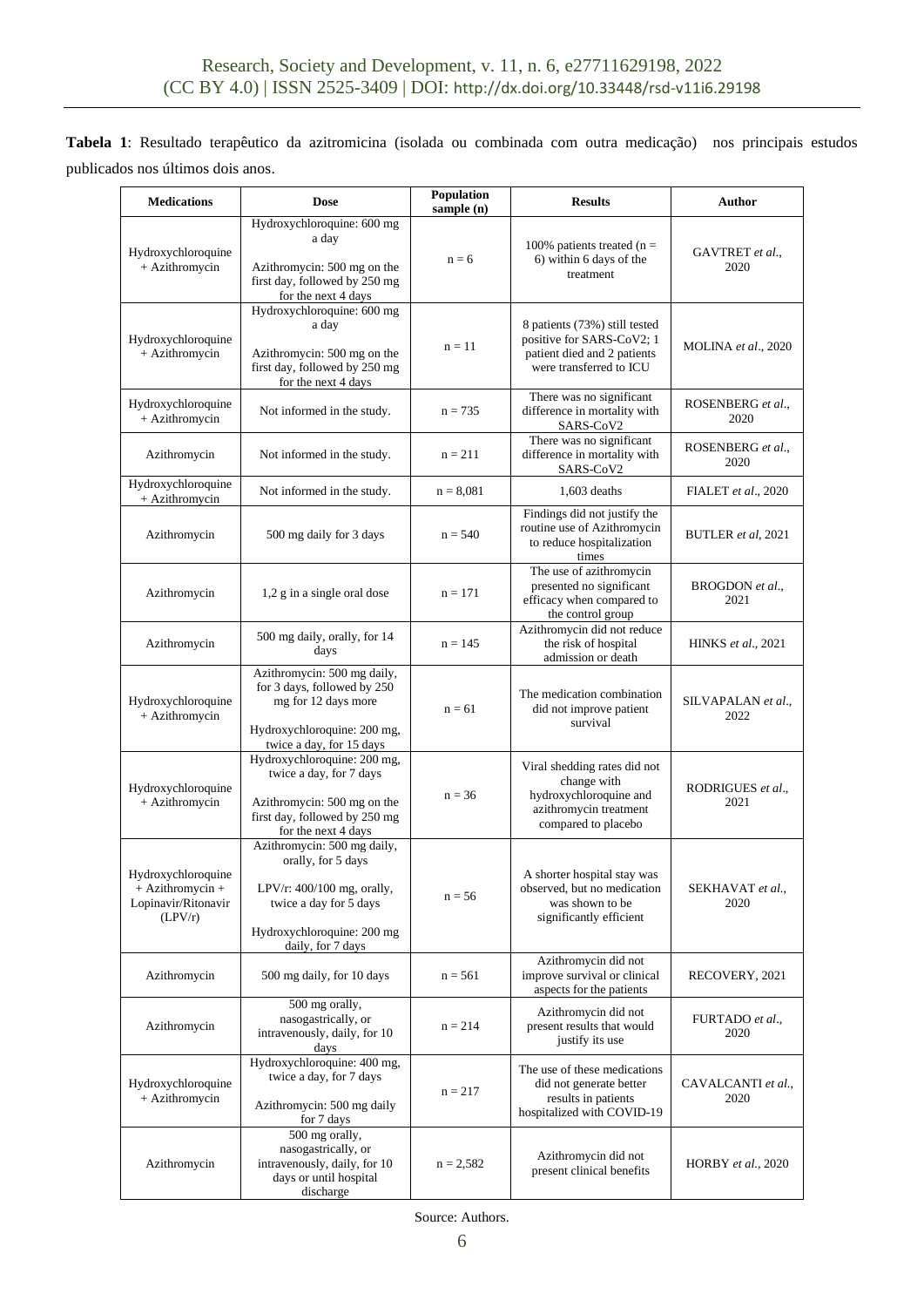#### *3.3 Bacterial resistance to azithromycin:*

Over time, it is natural for some bacteria to acquire resistance against the action of antibiotics, since the drug selects the most resistant microorganisms, which can take place through several mechanisms of action. This phenomenon is a natural ecological event, a product of billions of years of evolution, in the absence of human action, due to the exposure of microorganisms to antimicrobial substances, produced by other microorganisms. This process favors the selection of resistance genes, which in turn can be transferred to human pathogens (Blair *et al*., 2015).

Antimicrobial resistance, in turn, occurs through physiological mechanisms of the bacterium. Among those, it is worth mentioning exposure to drugs, through genetic mutation, by plasmids, which are small fragments of DNA that carry resistance from one bacterium to another through genetic recombination by conjugation, transformation, transduction, or transposition. There are also defense mechanisms present in the bacterial cell such as porins and efflux pumps (Moreno, 2017).

Regarding azithromycin, the main mechanism for increasing bacterial resistance to this antibiotic is changing the target of the active ingredient on the ribosome. This is because the erm gene of the bacteria demethylates the adenine nucleotide of the 23S subunit and alters its conformation 12, preventing the macrolide from binding to the ribosome, thus interrupting the translocation of the peptide chain (Griffith, 2019).

Staphylococci and streptococci, in turn, produce proteins responsible for the flow of macrolides out of the cytoplasm, reducing the effective concentration of antibiotics in the cell, thus preventing their effective effects. Gram-negative bacteria, on the other hand, may have different pore proteins in their cell membranes, preventing azithromycin from entering the cytoplasmic space, which is a less common mechanism (OPAL, 2015).

Widespread use of antibiotics can act in the selection of bacterial strains that have had genetic characteristics for a long time, but which, because they do not provide adaptive advantages, did not proliferate in the following strains. With the drug acting only on sensitive lines, the hereditary transmission of the resistant trait will stand out in the following generations, originating a population resistant to the drug (OPAL, 2015).

This direct proportion between widespread use and bacterial resistance to azithromycin is even worse in times of COVID-19, when part of the medical community and the lay population make use of azithromycin self-medication without a scientific basis that justifies the adoption of this drug. This practice, in turn, is largely stimulated by the spread of fake news on social and broadcast media (Guimarães & Carvalho, 2020).

In most cases, the use of azithromycin was proven to be unnecessary, evidencing the indiscriminate prescription of the medication, which in turn aggravates bacterial resistance to the antibiotic in question. According to the World Health Organization (WHO, 2020), only 15% of those infected with SARS-CoV2 develop a bacterial co-infection that justifies the use of antibiotic therapy, whereas in 59% of COVID-19 hospitalizations, azithromycin was administered, even without the presence of bacterial co-infection (Wei, 2020).

### **4. Conclusion**

There is a direct relationship between the indiscriminate use of azithromycin and potential bacterial resistance to this drug. The emergence of resistant bacteria is a serious public health issue, due to the widespread use of azithromycin for several bacteria. Therefore, caution and care must be taken when prescribing this drug during a SARS-CoV2 pandemic, into consideration the clinical condition of the patient, and its use is advisable only when there is a bacterial co-infection that justifies it.

Furthermore, a considerable part of the population that adopted azithromycin for the treatment of SARS-CoV2 did not have a bacterial co-infection that justifies its use, administering the drug on their own, without a proper medical indication, which may lead to a greater predisposition to the generation of drug resistant bacterial strains.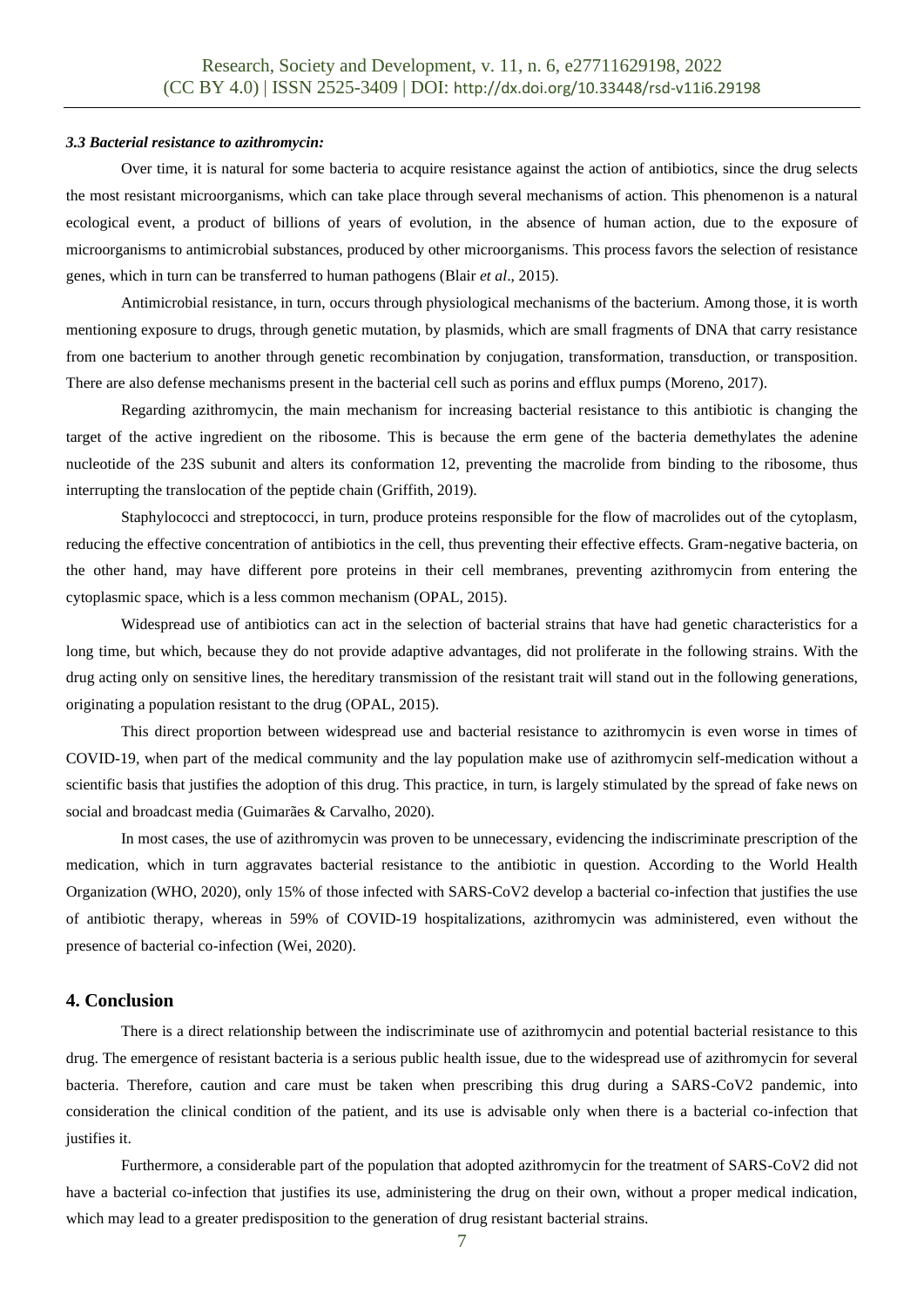Concomitantly, the latest published studies reveal that azithromycin is not efficient for combating COVID-19, being associated with a series of adverse effects, such as prolongation of the QT interval on the electrocardiogram. Therefore, the use of this drug in the treatment against SARS-CoV2 should be avoided.

It is necessary to carry out more laboratory research to assess the magnitude of the resistance acquired by different bacterial strains in relation to the antibiotic action of azithromycin, so, in this case, it is possible to establish a definitive relationship of the impacts generated by the indiscriminate use of this drug.

# **References**

Freires, M. S., & Junior, O. M. R. (2022). Resistência bacteriana pelo uso indiscriminado da azitromicina frente a Covid-19: uma revisão integrativa. *Research, Society and Development*, *11*(1), e31611125035-e31611125035.

Adam, A. M. A., Saad, H. A., Alsuhaibani, A. M., Refat, M. S., & Hegab, M. S. (2021). Charge-transfer chemistry of azithromycin, the antibiotic used worldwide to treat the coronavirus disease (COVID-19). Part III: A green protocol for facile synthesis of complexes with TCNQ, DDQ, and TFQ acceptors. *Journal of Molecular Liquids*, *335*, 116250.

Sandman, Z ., & Iqbal, O. A. (2020). Azithromycin.

Freires, M. S., & Junior, O. M. R. (2022). Resistência bacteriana pelo uso indiscriminado da azitromicina frente a Covid-19: uma revisão integrativa. *Research, Society and Development*, *11*(1), e31611125035-e31611125035.

Martinez, M. A., Vuppalanchi, R., Fontana, R. J., Stolz, A., Kleiner, D. E., Hayashi, P. H., & Chalasani, N. (2015). Clinical and histologic features of azithromycin-induced liver injury. *Clinical gastroenterology and hepatology*, *13*(2), 369-376.

Firth, A., & Prathapan, P. (2020). Azithromycin: the first broad-spectrum Therapeutic. *European journal of medicinal chemistry*, *207*, 112739. Imperador, C. H. L., Junior, C. R. E., do Nascimento Antonio, M. V., Chin, C. M., & Bosquesi, P. L. (2020). Cloroquina e hidroxicloroquina associado ao zinco e/ou azitromicina na COVID-19. *ULAKES JOURNAL OF MEDICINE*, *1*.

Merad, M., & Martin, J. C. (2020). Pathological inflammation in patients with COVID-19: a key role for monocytes and macrophages. *Nature reviews immunology*, *20*(6), 355-362.

Cavalli, G., De Luca, G., Campochiaro, C., Della-Torre, E., Ripa, M., Canetti, D., & Dagna, L. (2020). Interleukin-1 blockade with high-dose anakinra in patients with COVID-19, acute respiratory distress syndrome, and hyperinflammation: a retrospective cohort study. *The Lancet Rheumatology*, *2*(6), e325 e331.

Zimmermann, P., Ziesenitz, V. C., Curtis, N., & Ritz, N. (2018). The immunomodulatory effects of macrolides-a systematic review of the underlying mechanisms. Front Immunol 2018; 9: 302.

Mehta, P., McAuley, D. F., Brown, M., Sanchez, E., Tattersall, R. S., & Manson, J. J. (2020). COVID-19: consider cytokine storm syndromes and immunosuppression. *The lancet*, *395*(10229), 1033-1034.

Niederman, M. S. (2015). Macrolide-resistant pneumococcus in community-acquired pneumonia. Is there still a role for macrolide therapy?. *American journal of respiratory and critical care medicine*, *191*(11), 1216-1217.

Fiolet, T., Guihur, A., Rebeaud, M. E., Mulot, M., Peiffer-Smadja, N., & Mahamat-Saleh, Y. (2021). Effect of hydroxychloroquine with or without azithromycin on the mortality of coronavirus disease 2019 (COVID-19) patients: a systematic review and meta-analysis. *Clinical microbiology and infection*, *27*(1), 19-27.

Molina, J. M., Delaugerre, C., Le Goff, J., Mela-Lima, B., Ponscarme, D., Goldwirt, L., & de Castro, N. (2020). No evidence of rapid antiviral clearance or clinical benefit with the combination of hydroxychloroquine and azithromycin in patients with severe COVID-19 infection. *Medecine et maladies infectieuses*, *50*(4), 384.

Rosenberg, E. S., Dufort, E. M., Udo, T., Wilberschied, L. A., Kumar, J., Tesoriero, J., & Zucker, H. A. (2020). Association of treatment with hydroxychloroquine or azithromycin with in-hospital mortality in patients with COVID-19 in New York State. *Jama*, *323*(24), 2493-2502.

Sekhavati, E., Jafari, F., SeyedAlinaghi, S., Jamalimoghadamsiahkali, S., Sadr, S., Tabarestani, M., & Ghiasvand, F. (2020). Safety and effectiveness of azithromycin in patients with COVID-19: an open-label randomised trial. *International journal of antimicrobial agents*, *56*(4), 106143.

Nguyen, L. S., Dolladille, C., Drici, M. D., Fenioux, C., Alexandre, J., Mira, J. P., & Salem, J. E. (2020). Cardiovascular toxicities associated with hydroxychloroquine and azithromycin: an analysis of the World Health Organization Pharmacovigilance Database. *Circulation*, *142*(3), 303-305.

Sultana, J., Cutroneo, P. M., Crisafulli, S., Puglisi, G., Caramori, G., & Trifirò, G. (2020). Azithromycin in COVID-19 patients: pharmacological mechanism, clinical evidence and prescribing guidelines. *Drug safety*, *43*(8), 691-698.

Abaleke, E., Abbas, M., Abbasi, S., Abbott, A., Abdelaziz, A., Abdelbadiee, S., & Allison, K. (2021). Azithromycin in patients admitted to hospital with COVID-19 (RECOVERY): a randomised, controlled, open-label, platform trial. *The Lancet*, *397*(10274), 605-612.

Blair, J., Webber, M. A., Baylay, A. J., Ogbolu, D. O., & Piddock, L. J. (2015). Molecular mechanisms of antibiotic resistance. *Nature reviews microbiology*, *13*(1), 42-51.